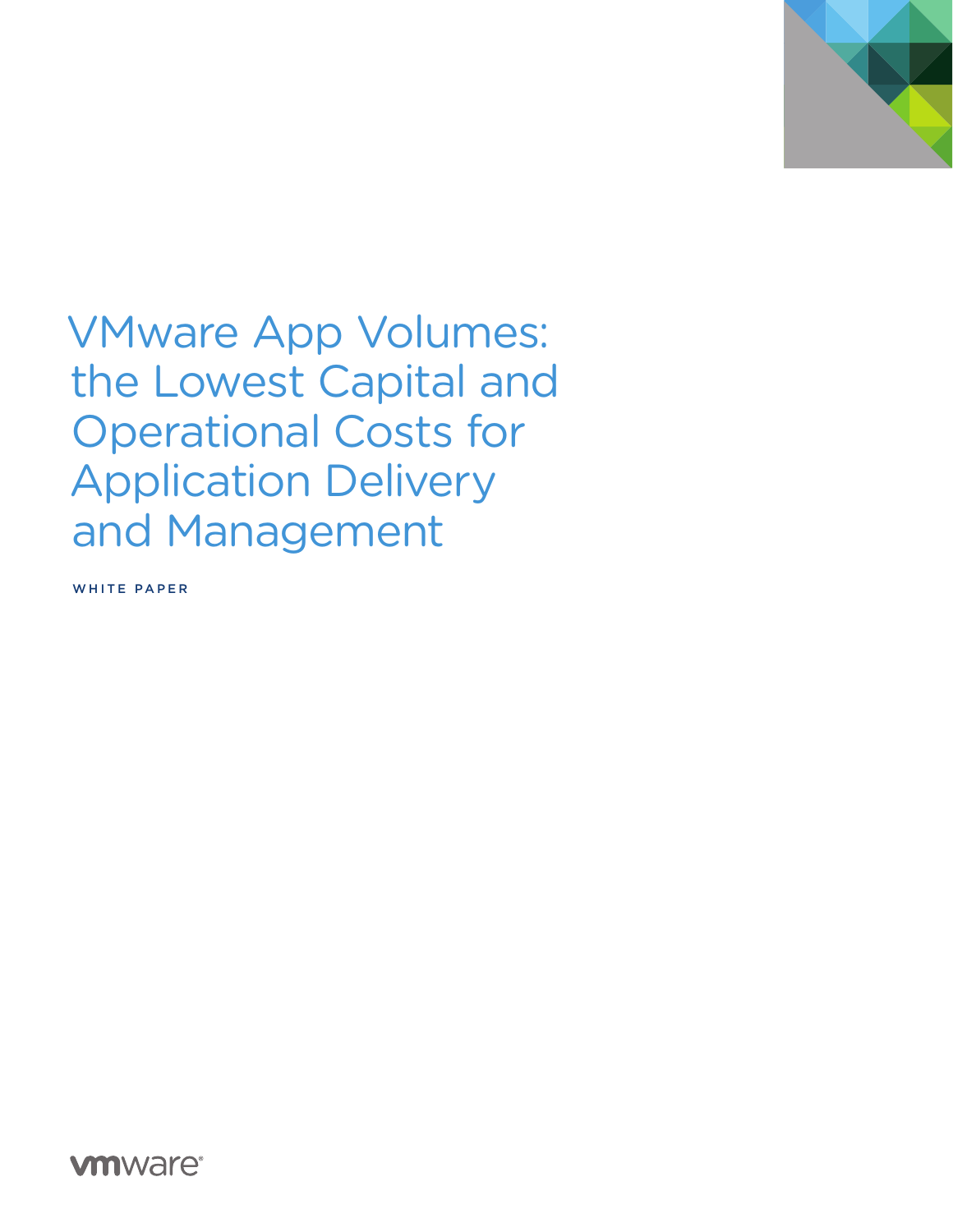## Table of Contents

| Example 2 - Medium-Sized, Multisite Engineering Consultancy 7 |  |
|---------------------------------------------------------------|--|
|                                                               |  |
|                                                               |  |
|                                                               |  |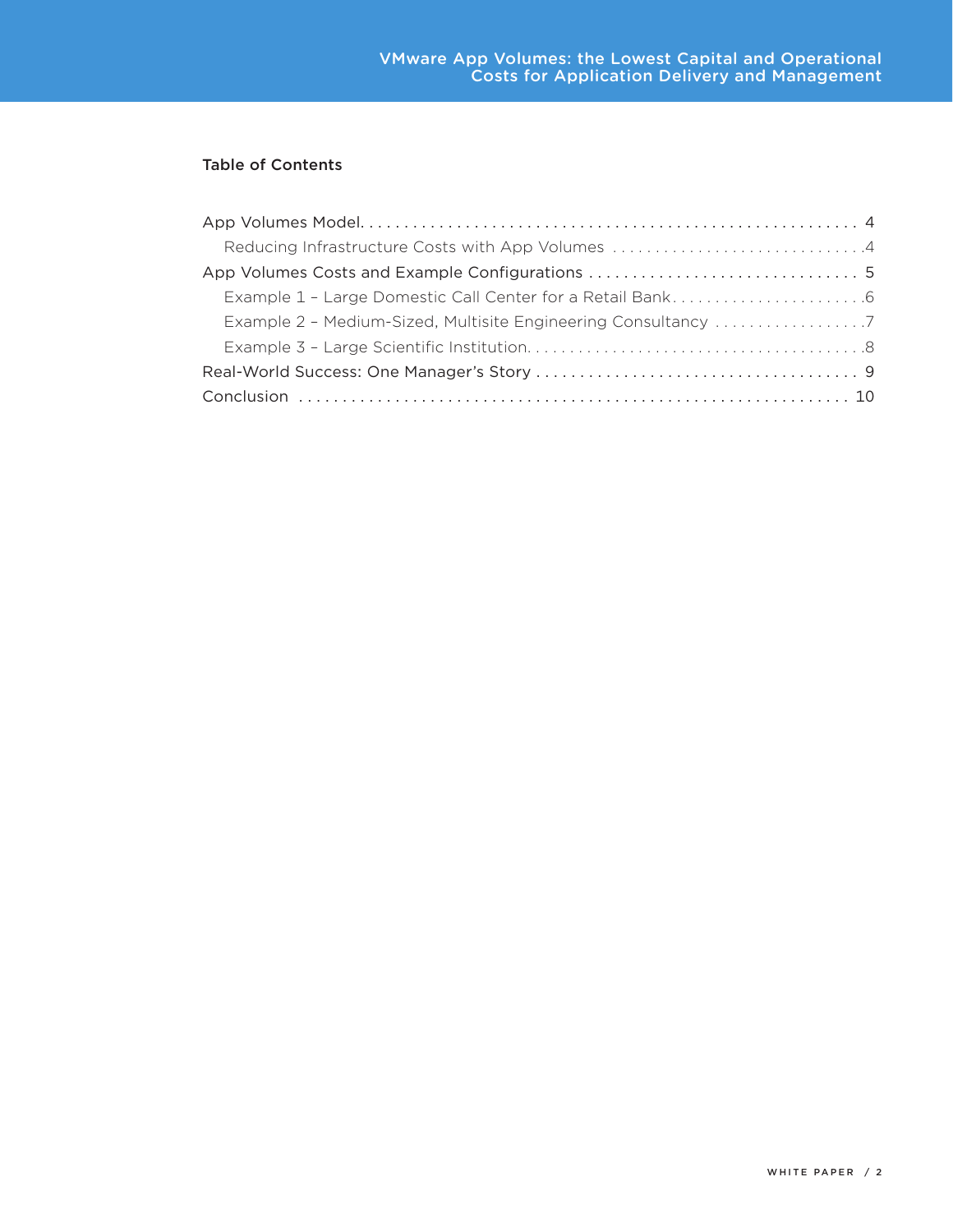Desktop application management and associated packaging is a major expense for most large organizations. VMware App Volumes™ provides a simple, inexpensive way to manage applications and application hierarchies for virtual desktop infrastructure (VDI) deployments without the need for packaging.

Implementation of App Volumes offers significant savings for organizations looking to move from a conventional packaged model. There is an immediate (and often significant) saving in capital costs by reducing storage requirements and a reduction in future support costs. App Volumes is included in the VMware Horizon® Application Management™ Bundle, VMware Horizon 6 Enterprise Edition, and can also be acquired as a standalone product. App Volumes can be used with any VDI product.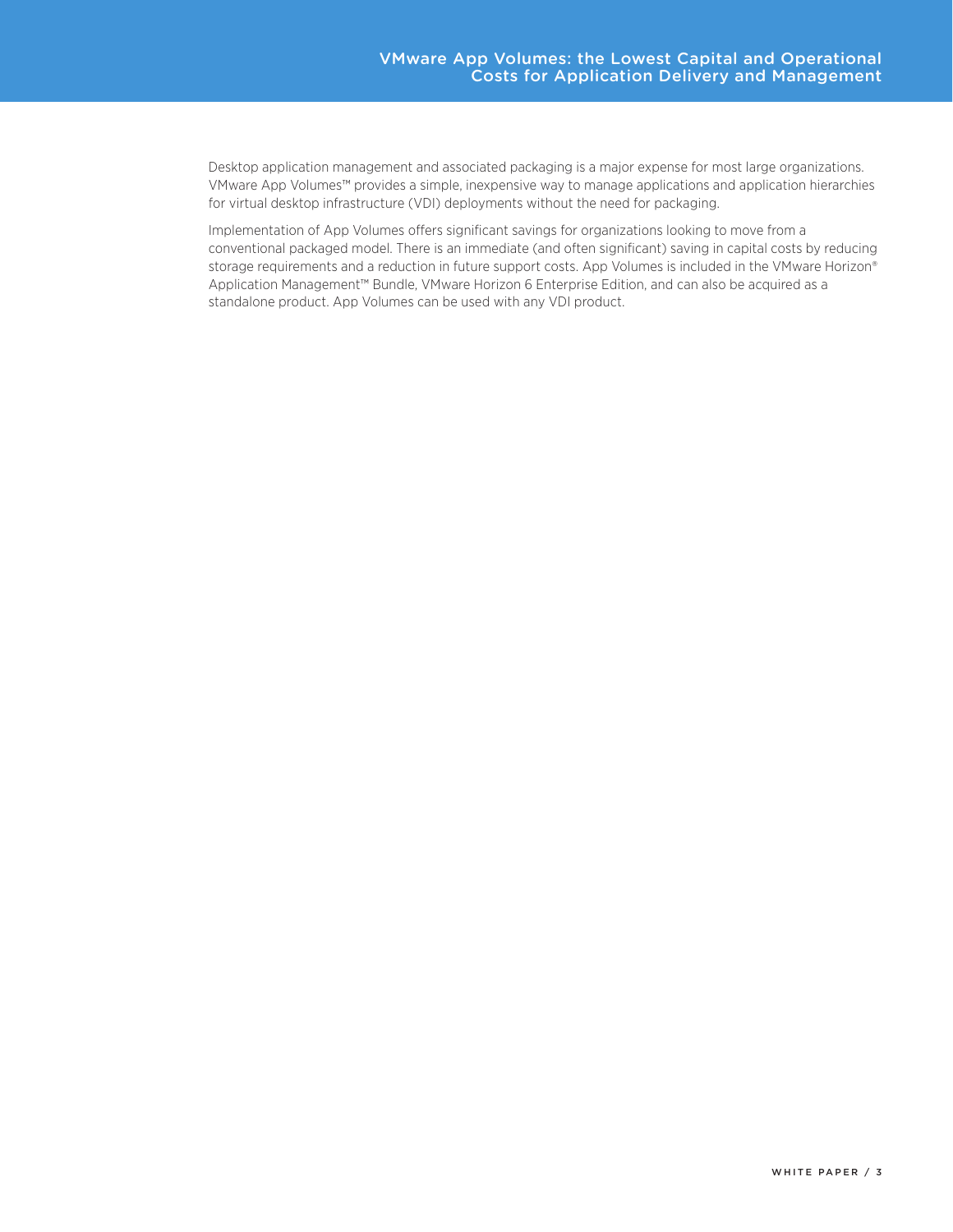## <span id="page-3-0"></span>App Volumes Model

App Volumes provides a system for managing desktop applications, designed to be easy to administrate and minimize total cost of ownership (TCO).

The App Volumes model is simple. Each desktop application is installed once (on the *provisioning computer*) and all desktops using this application map to these files by use of virtual drives. All components necessary to run the application are accessible on the provisioning computer. Collections of components comprising the applications are known as *AppStacks*, making them easy to deliver and assemble within App Volumes.

AppStacks and writable volumes are stored in VMDK file format and attached to the virtual machine using standard hypervisor functionality. Attachment to a native OS-based file system is still possible, if so desired, using VHD In-Guest Operation Mode.

This model makes the system easy to understand for application support staff, system administrators, and end users. Conventional packaging systems rely on each desktop client having its own installation, with the associated complications of increased storage volume and additional labor costs to resolve problems. App Volumes manages the connection between applications in a simplified manner, rather than through a collection of functions connected by many complex OS resources. The implication is a significant reduction in both storage volume and the time taken to deliver applications to users.

To provision a new application through App Volumes, a system administrator or application support engineer must first create the application within App Volumes as an AppStack, specifying the datastore where the application will be located. Once this has been done, the administrator starts the provisioning process within App Volumes, logs into the provisioning computer to install the application, and finally returns to the App Volumes console to specify that the provisioning is complete. App Volumes now contains all the information required for running the application on client desktops. Adding an application to an AppStack (whether new or existing) is typically about 80 percent faster than packaging the same application through traditional methods.

Installation of the application to a client consists of mapping only to the datastore and setting the relevant environment variables, all of which information is available from the App Volumes server.

The App Volumes Console provides a means of centrally managing applications, giving information such as number of clients using a particular application, which is useful for such problems as counting licenses. Applications are simple to provision and can be delivered in near-real time.

## Reducing Infrastructure Costs with App Volumes

There are three principal areas in which App Volumes can contribute to savings:

- Reduced cost of storage capacity—the most visible and immediate benefit
- Reduced time to make an application available to users
- Faster deployment to desktop

Since each application is installed only once on the provisioning machine, there is only one set of files per application, rather than copies of files on each client. Large savings can be made on storage where the application has a large user base: Simply install once and deliver multiple times.

Where applications are packaged, there can be many iterations of the packaging cycle. This increases labor costs for application teams and the staff assigned to manage the packages, and results in intangible costs due to longer rollout times for desktop applications (for example, loss of business opportunity). Under the App Volumes model, the application is not packaged, so these costs are not incurred.

During rollout to the users, each application is deployed to the desktop in seconds, as only settings are changed and no files are copied or unpacked, increasing user productivity.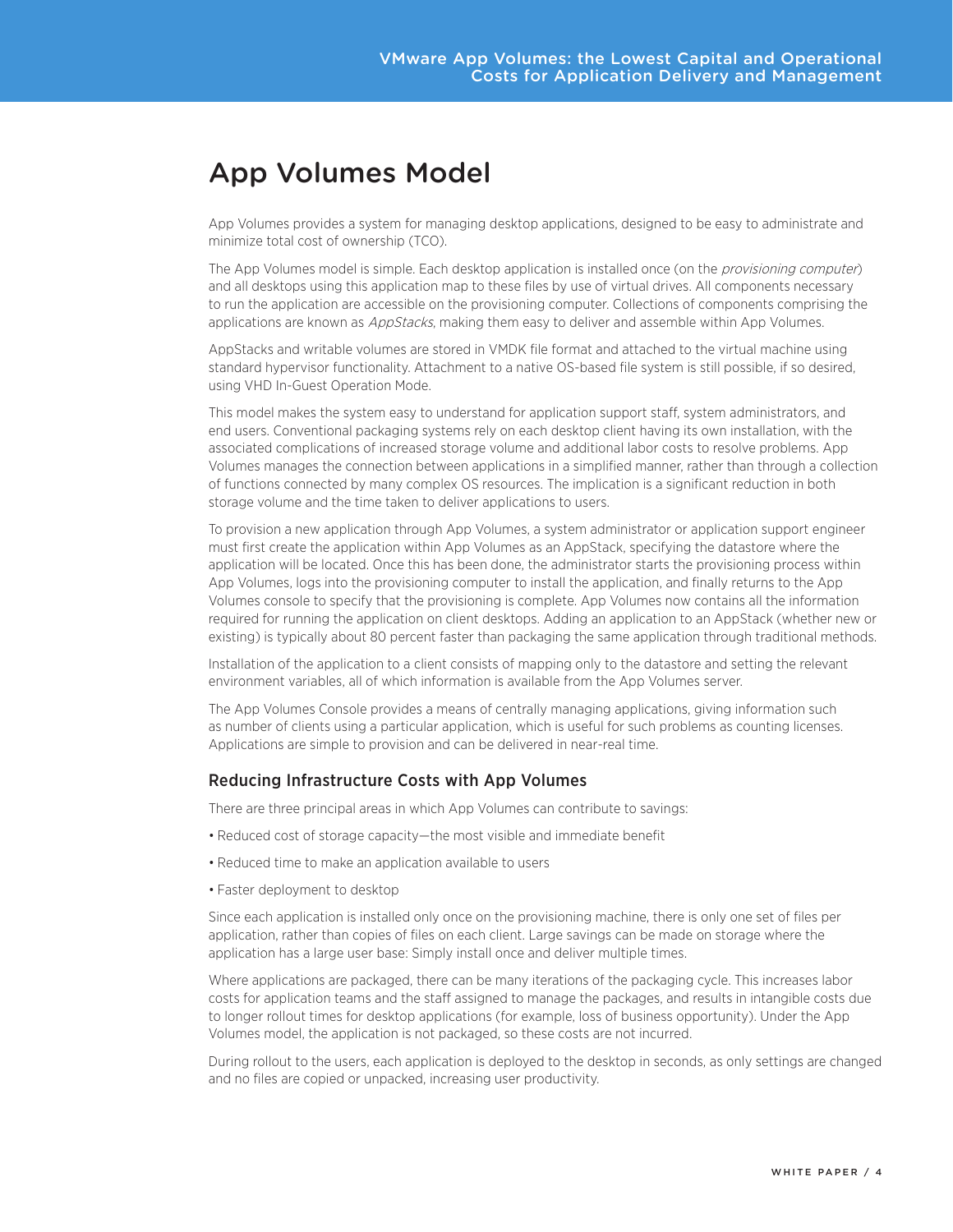<span id="page-4-0"></span>App Volumes combines the advantages of both persistent and nonpersistent virtual desktop infrastructure. The desktops can be nonpersistent, in that all applications are provisioned at login time, providing the highest degree of control in desktop application management. Issues such as old versions of software and incompatibility between software layers are minimized. However, the applications themselves are persistent as they are provisioned from permanent installations on the provisioning computers, minimizing errors as each application is attached from the desktop. This means fewer hours spent by support staff resolving desktop issues.

## App Volumes Costs and Example Configurations

The following practical examples show how different organizations could implement VMware App Volumes in an existing VDI deployment, together with estimated costs and comparisons to an equivalent conventional, packaged implementation. In all three examples, the current storage infrastructure is assumed to be a typical network storage solution (for example, a shared hybrid array).

In all cases the storage costs are significantly lower using App Volumes, with savings ranging from \$9 up to \$220 per user, depending on the type of user. The figures also highlight greater savings for more complex environments with a large number of desktop applications (where packaging effort is high), or a large number of users (with a consequent large number of application deployment errors).

### Assumptions for Storage Cost Savings

In all three examples, we assume a cost of \$5 per GB for the current shared storage array. This is a conservative figure based on a combination of our business case data and analyst estimates.

#### Operational Cost Savings: Assumptions and Methodology

Cost reductions using App Volumes have been calculated using the following assumptions:

- • Average time to package an application is 60 minutes, which corresponds to initial packaging and to new releases of existing applications. With App Volumes, the time reduces to 12 minutes for an installation on a provisioning computer, yielding a savings of 48 minutes per application update.
- • Time to deliver one application to a desktop is 10 minutes without App Volumes, as an installation is required. Time to deliver one application to a desktop is 1 minute with App Volumes, as only settings are changed on the target machine.
- • Application delivery failure rate is 12 percent without App Volumes, with an average repair time of 3 minutes. This represents a conservative estimate, as it assumes a probability of only 12 percent that delivery of any given application will fail over the course of a year, regardless of the number of times the application is repackaged. Rates for these failures are assumed to be negligible with App Volumes.
- • Storage reductions with App Volumes typically vary between 40 and 70 percent for a persistent image and between 20 and 40 percent for nonpersistent images. For the examples presented, cautious midpoints of 55 and 30 percent are used.
- An average application undergoes four updates per year.
- Annual salary for support staff to resolve desktop issues is \$72K, working 1,920 hours per year with a 25 percent overhead for benefits and other costs.

The number of GB saved by using App Volumes is determined as follows:

total storage volume \* percentage reduction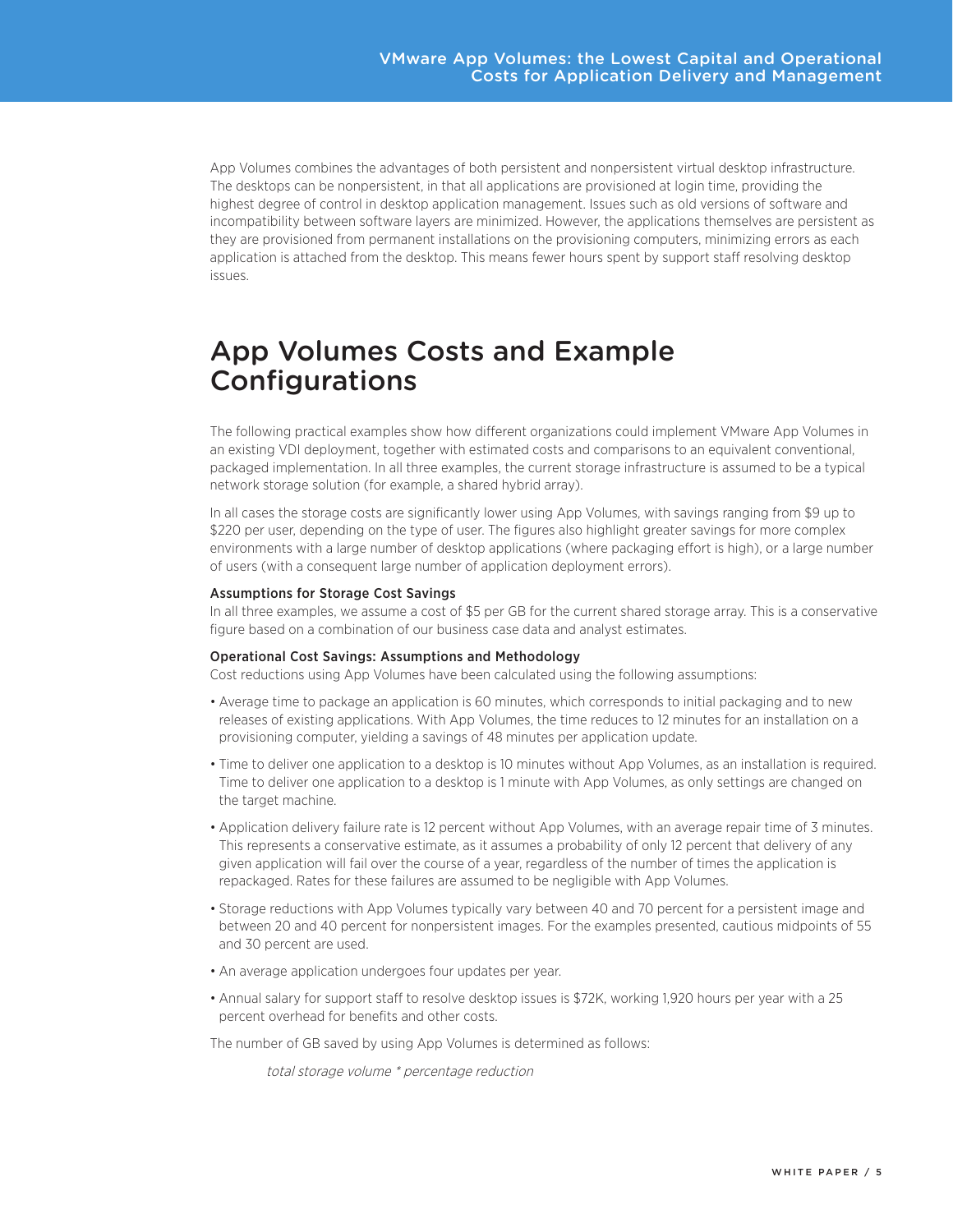<span id="page-5-0"></span>For persistent images, the total storage volume is:

Number of users \* size of image

The operational savings consists of two components: time saved in packaging and time saved fixing failed application delivery. Time saved in packaging is:

number of applications \* updates per year \* time saved per update

Time saved in fixing delivery failures is:

number of users \* applications per user \* updates per year \* delivery failure rate

The sum of these two time totals is multiplied by the cost of IT support staff to yield a yearly operational cost savings.

## Example 1 – Large Domestic Call Center for a Retail Bank

In this example, the users are task workers, carrying out a usually predictable set of functions. The routine nature of the work means only a limited set of applications is required on the desktop.

#### Storage Savings

There are 5,000 users, each with a light image load. Nonpersistent images are used, with a 30 GB base image. A total of 31 TB of storage capacity is needed, to support replication of base images across servers. Since the images are nonpersistent, there is no user data storage requirement.

The storage capacity and cost savings is assumed to be 30 percent with App Volumes.

| <b>SHARED STORAGE ARRAY COSTS</b> |                       | <b>QUANTITY</b> | COST      |
|-----------------------------------|-----------------------|-----------------|-----------|
|                                   | Storage capacity (GB) | 31.000          | \$155.000 |
| Cost per user                     |                       |                 | \$31.00   |

| SHARED STORAGE WITH APP VOLUMES COSTS |                            | <b>QUANTITY</b> | <b>COST</b> |
|---------------------------------------|----------------------------|-----------------|-------------|
|                                       | Storage capacity reduction | 30%             |             |
|                                       | New storage capacity (GB)  | 21.700          | \$108,500   |
| Cost per user                         |                            |                 | \$21.70     |
| Savings per user                      |                            |                 | \$9.30      |

**Table 1:** Storage Cost Comparison – Retail Bank Domestic Call Center

#### Operational Savings

In total, 50 applications are in use, with the majority (around 80 percent) of users having only 10 applications on their desktop and the remaining 20 percent averaging 20 applications—an average of 12 applications per user overall.

| PACKAGING SAVINGS (ANNUAL)                                                                                     |                                      | <b>QUANTITY</b> | COST     |
|----------------------------------------------------------------------------------------------------------------|--------------------------------------|-----------------|----------|
|                                                                                                                | Package delivery and repackaging (1) | 160             | \$7,500  |
|                                                                                                                | Failed application delivery (2)      | 360             | \$16.995 |
| <b>Total</b>                                                                                                   |                                      |                 | \$24,495 |
| Savings per user (annual)                                                                                      |                                      |                 | \$5      |
| <b>Notes</b><br>1. 50 $*$ 4 $*$ (48 minutes) = 160 hours<br>2. 5000 $*$ 12 $*$ 12% $*$ (3 minutes) = 360 hours |                                      |                 |          |

**Table 2:** Operations Cost Comparison – Retail Bank Domestic Call Center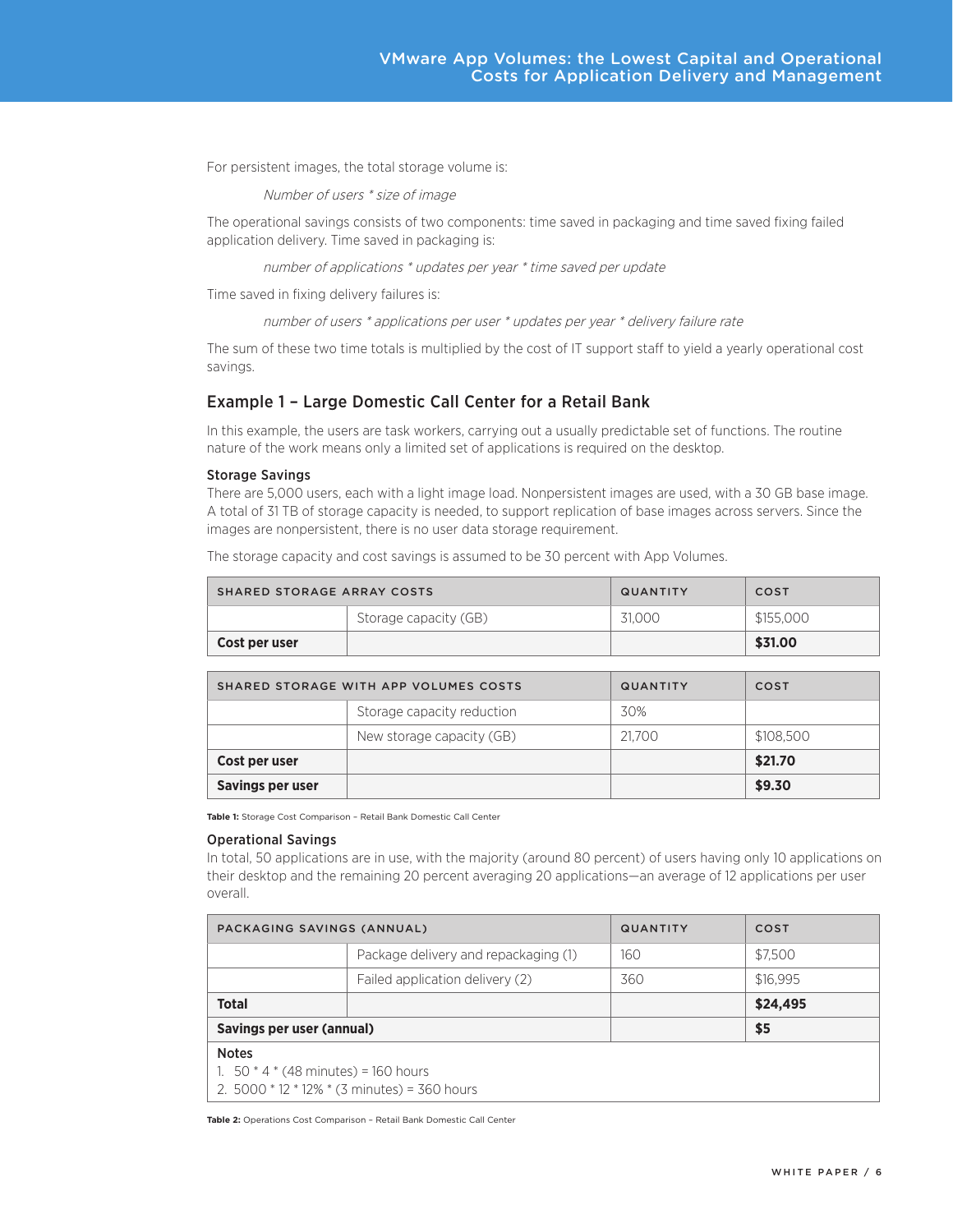## <span id="page-6-0"></span>Example 2 – Medium-Sized, Multisite Engineering Consultancy

In this example, the work in the organization encompasses a wider range of functions, often compute- and storage-intensive. Support staff performs more routine tasks. However, the knowledge workers comprising the majority of the workforce use a more demanding set of tools, such as business applications and data analysis systems. A wide variety of applications is used with a medium level of desktop customization.

### Storage Savings

There are 3,000 users, each with a medium image load. Persistent images are used, with a 30 GB base image size plus 20 GB per user. A total of 150 TB of storage capacity is needed, to store a full 50 GB image for each user.

The storage capacity and cost savings is assumed to be 55 percent with App Volumes.

| <b>SHARED STORAGE ARRAY COSTS</b> |                  | <b>QUANTITY</b> | COST      |
|-----------------------------------|------------------|-----------------|-----------|
|                                   | Storage capacity | 150.000         | \$750,000 |
| Cost per user                     |                  |                 | \$250,00  |

| SHARED STORAGE WITH APP VOLUMES COSTS |                            | <b>QUANTITY</b> | COST      |
|---------------------------------------|----------------------------|-----------------|-----------|
|                                       | Storage capacity reduction | 55%             |           |
|                                       | New storage capacity (GB)  | 67.500          | \$337,500 |
| Cost per user                         |                            |                 | \$112.50  |
| <b>Savings per user</b>               |                            |                 | \$137.50  |

**Table 3:** Storage Cost Comparison – Medium-Sized, Multisite Engineering Consultancy

#### Operational Savings

We have assumed a total of 150 applications and an average of 30 applications per user.

| PACKAGING SAVINGS (ANNUAL)                                                                                 |                                      | <b>QUANTITY</b> | COST     |
|------------------------------------------------------------------------------------------------------------|--------------------------------------|-----------------|----------|
|                                                                                                            | Package delivery and repackaging (1) | 480             | \$22,500 |
|                                                                                                            | Failed application delivery (2)      | 540             | \$25,313 |
| <b>Total</b>                                                                                               |                                      |                 | \$47,813 |
| Savings per user (annual)                                                                                  |                                      |                 | \$16     |
| <b>Notes</b><br>1. $150 * 4 * (48 minutes) = 480 hours$<br>2. $3000 * 30 * 12\% * (3 minutes) = 540 hours$ |                                      |                 |          |

**Table 4:** Operations Cost Comparison – Medium-Sized, Multisite Engineering Consultancy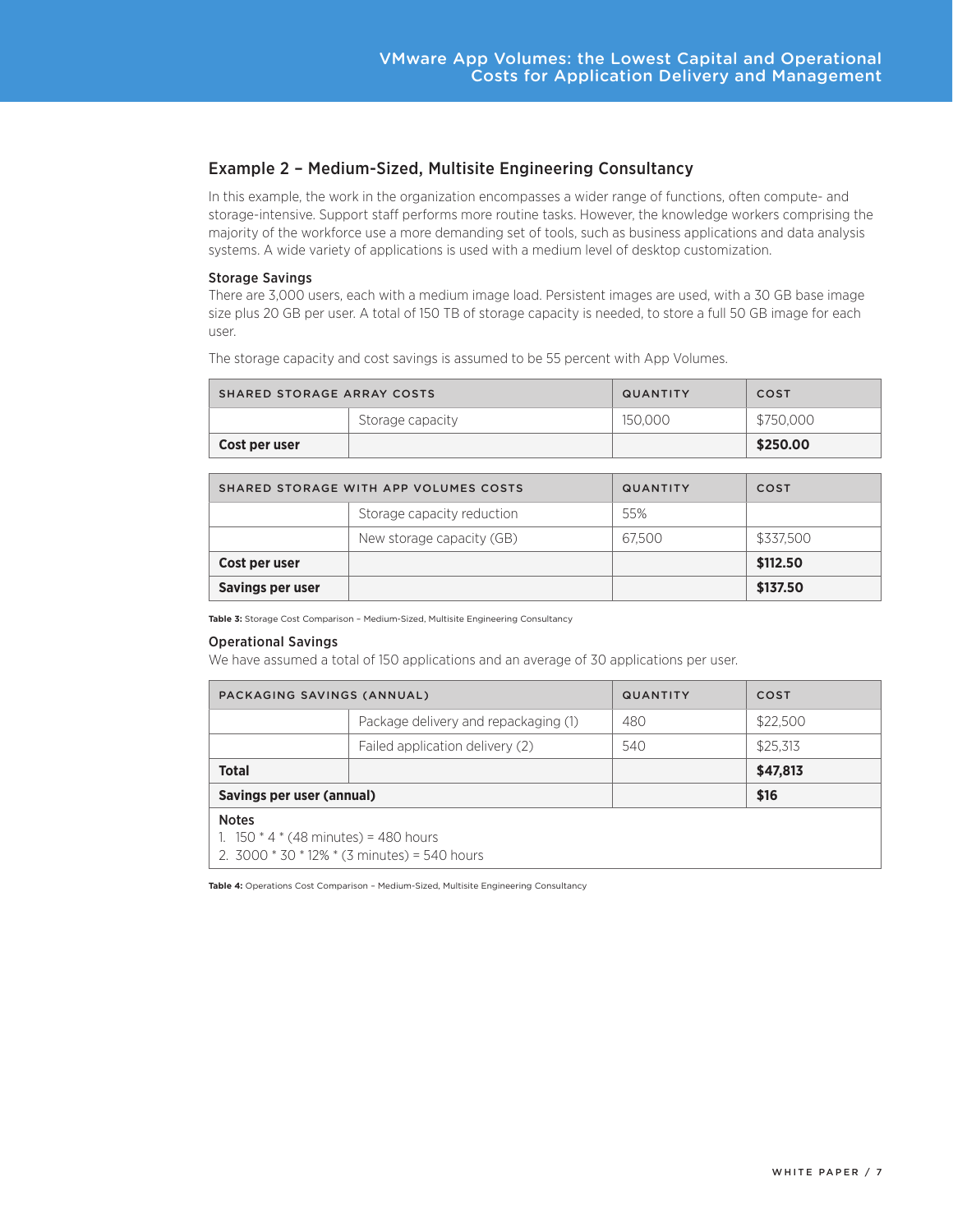## <span id="page-7-0"></span>Example 3 – Large Scientific Institution

Possible examples of this type of organization include national or multi-government centers responsible for fundamental research or leading-edge, science-based projects. The users are highly computer-literate and often able to code. The desktop is of high specification and highly customized, with a broad variety of specialized applications.

### Storage Savings

There are 1,000 users, each with a heavy image load. Persistent images are used, with a 30 GB base image and 50 GB per user for data. A total of 80 TB of storage capacity is needed, to store a full 80 GB image for each user.

The storage capacity and cost savings is assumed to be 55 percent with App Volumes.

| SHARED STORAGE ARRAY COSTS |                  | <b>QUANTITY</b> | COST      |
|----------------------------|------------------|-----------------|-----------|
|                            | Storage capacity | 80.000          | \$400.000 |
| Cost per user              |                  |                 | \$400,00  |

| SHARED STORAGE WITH APP VOLUMES COSTS |                            | <b>QUANTITY</b> | COST      |
|---------------------------------------|----------------------------|-----------------|-----------|
|                                       | Storage capacity reduction | 55%             |           |
|                                       | New storage capacity (GB)  | 36.000          | \$180,000 |
| Cost per user                         |                            |                 | \$180,00  |
| Savings per user                      |                            |                 | \$220,00  |

**Table 5:** Storage Cost Comparison – Large Scientific Institution

#### Operational Savings

We have assumed 250 applications and an average of 20 applications per user—the work is extremely diverse, but the specialized nature of the work means each user concentrates on relatively few applications.

| PACKAGING SAVINGS (ANNUAL)                                                                                 |                                      | <b>QUANTITY</b> | COST     |
|------------------------------------------------------------------------------------------------------------|--------------------------------------|-----------------|----------|
|                                                                                                            | Package delivery and repackaging (1) | 800             | \$37.500 |
|                                                                                                            | Failed application delivery (2)      | 120             | \$5,625  |
| <b>Total</b>                                                                                               |                                      |                 | \$43,125 |
| Savings per user (annual)                                                                                  |                                      |                 | \$43     |
| <b>Notes</b><br>1. $250 * 4 * (48 minutes) = 800 hours$<br>2. $1000 * 20 * 12\% * (3 minutes) = 120 hours$ |                                      |                 |          |

**Table 6:** Operations Cost Comparison – Large Scientific Institution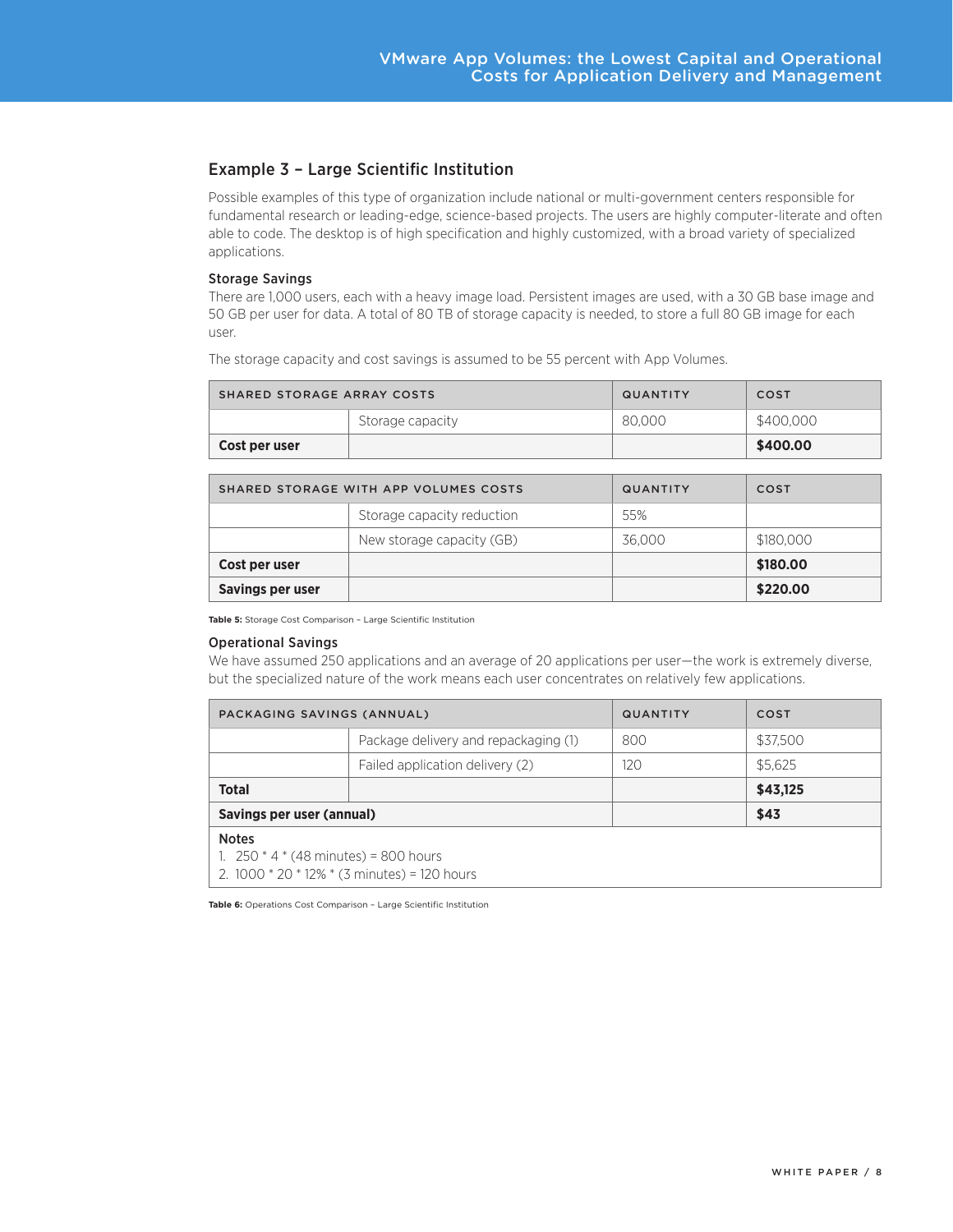## <span id="page-8-0"></span>Real-World Success: One Manager's Story

"When I first heard about App Volumes, I wasn't sure it would be of great benefit to my organization, as we already had a mature desktop application management system. My desktop manager thought it was worth looking at, though, so we carried out a study to decide whether or not it was worth buying, both from a costsaving point of view and for any soft benefits it would bring.

"The primary sell was on disk space. It's incredibly wasteful having multiple copies of software, which are installed one time and then never change. This may not have been a big issue in the days when all users had a physical C: drive attached to their PC and saving space on it was not something anyone really cared about. Now that we have VDI, it's become incredibly important, as with centrally managed desktop storage each gigabyte of storage saved translates immediately into a dollar value.

"This is important for backups, too. The software files don't change, so they're not backed up every day, but we still do full backups every week, so all multiple copies of files represent a big waste of tape.

"Our biggest win had nothing to do with hardware savings, though. App Volumes strongest point, in my opinion, is the simplicity of the model, where an application is installed on its own virtual disk. Everyone can understand this easily, once it's explained to them, and I always see a positive reaction when someone hears the applications don't have to be packaged.

"The packaging process is a big time waster here. Packaging desktop software isn't something application support people really want to learn about, so the job tends to be delegated to a single member of the team, which is far from ideal. The release cycle can take weeks, once you take account of building packages, testing them, then the submission and release. When all you have to do is install the software onto a private virtual disk, a lot of these delays are cut out.

"Once the project is complete, we might even be able to redeploy the packaging team to more productive and interesting work.

"One word of caution—the implementation must be carefully planned. We didn't manage to think of any easy way to make the old and new systems coexist, so parallel environments had to be built. Groups of users with common desktop environments were identified and migrated to the new environment over a series of weekends. Software releases had to be frozen in the last stages of building the App Volumes environment. We thought we had everything covered, but there were a few panics on some of the Monday mornings!

"All in all, it's been a highly successful project. We now have a simpler, more efficient, and less expensive system than before."